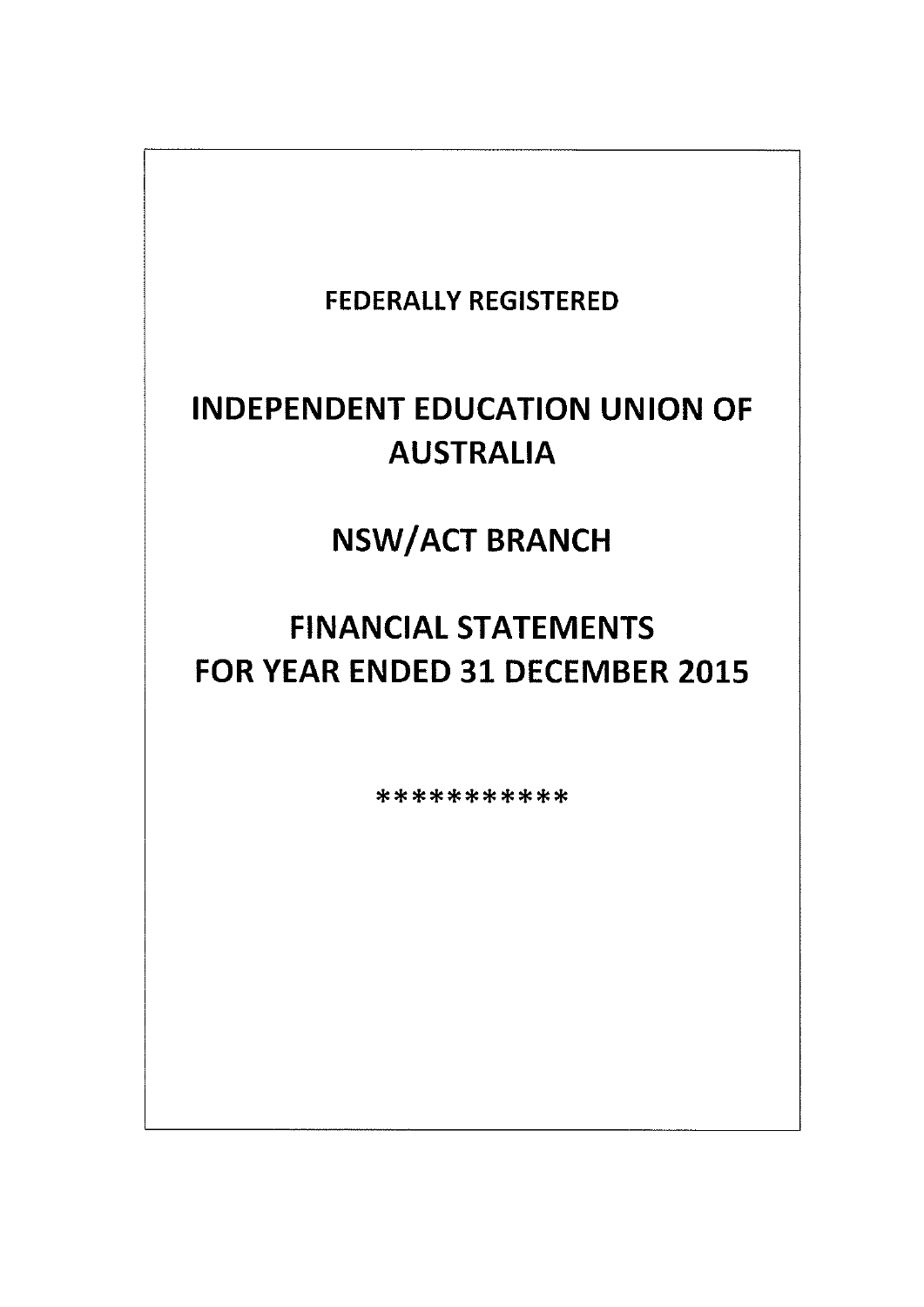# **CONTENTS**

# PAGES

| <b>Operating Report</b>                   | 3  |
|-------------------------------------------|----|
| Statement by Committee of Management      | 6  |
| Statement of Comprehensive Income         | 7  |
| <b>Statement of Financial Position</b>    | 8  |
| Statement of Changes in Accumulated Funds | 9  |
| <b>Statement of Cash Flows</b>            | 10 |
| Notes to the Financial Statements         | 11 |
| Independent Auditor's Report              | 19 |
|                                           |    |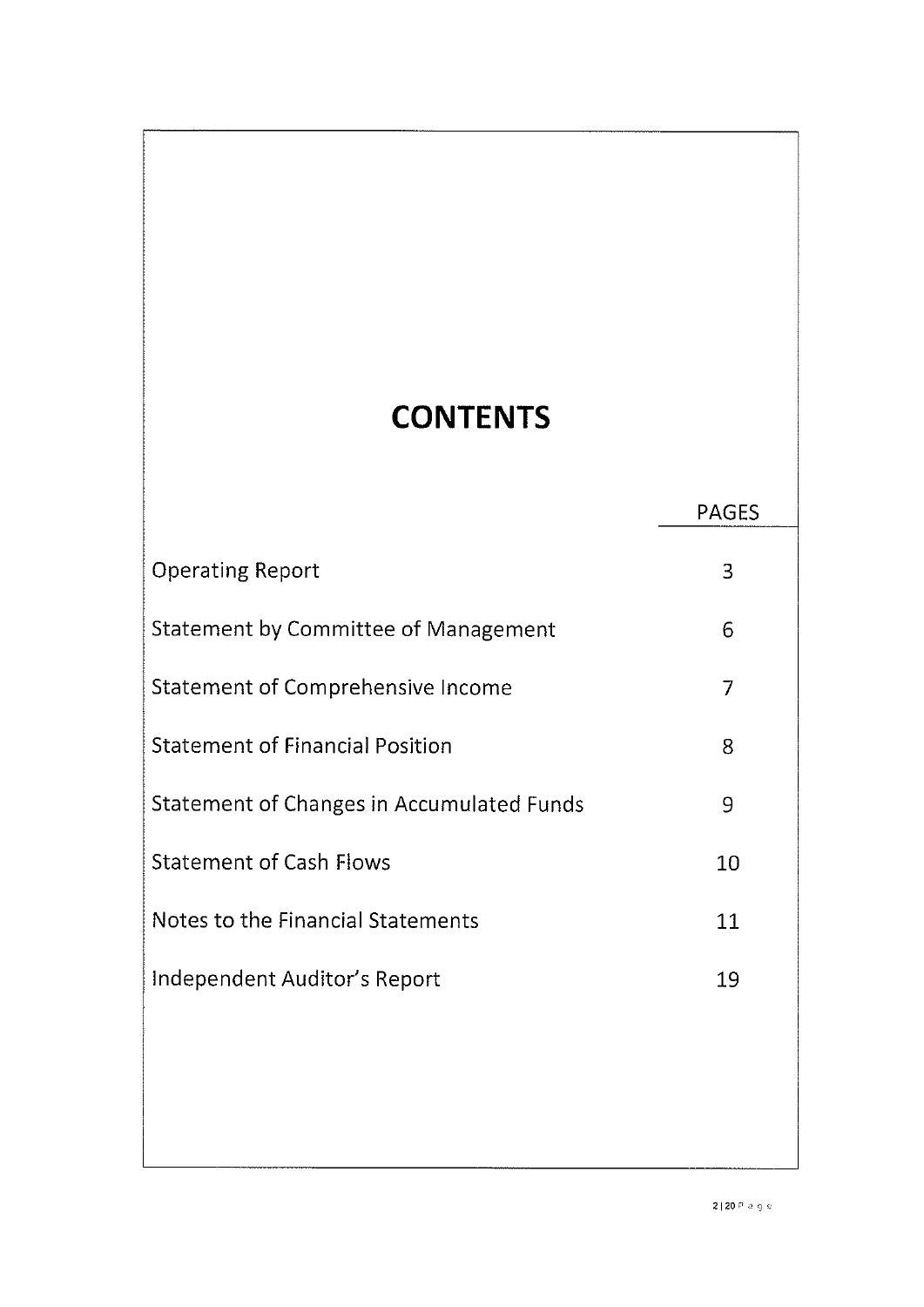## INDEPENDENT EDUCATION UNION OF AUSTRALIA NSW/ACT BRANCH

### OPERATING REPORT

for the period ended 31 December 2015

The committee presents its report on the reporting unit for the financial year ended 31 December 2015

### Review of principal activities, the results of those activities and any significant changes in the nature of those activities during the year

The principal activities, performed by the state registered branch New South Wales Independent Education Union, of the organization during the financial year were;

- (i) The provision of services to members;
- (ii) The representation of members before Fair Work Australia on award matters and disputes; and
- The provision of support for the Federal Union agenda in education, equity and industrial issues. (iii)

The performance and result of these activities as review and conducted to the satisfaction of the members was as follows:

|                                           | 31 December 2015<br>\$ | 31 December 2014<br>Ş |
|-------------------------------------------|------------------------|-----------------------|
| Revenue                                   |                        |                       |
| Income from operating activities          | 615,764                |                       |
| <b>Expenses from operating activities</b> | (615, 764)             | (1,980)               |
| Surplus / (Deficit) for year              |                        | (1,980)               |

There were no significant changes in the nature of the principal activities during the financial year.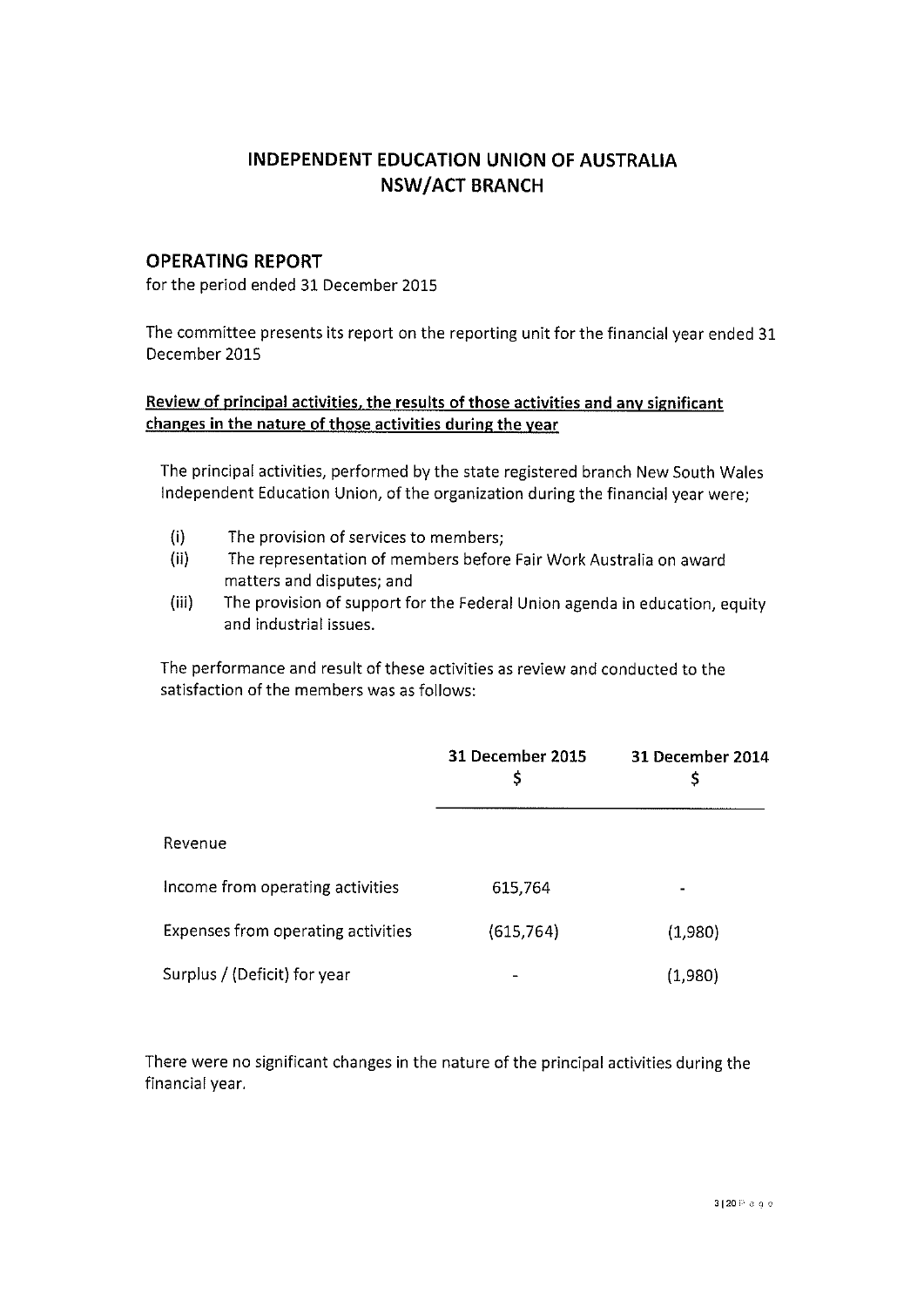#### Significant changes in financial affairs

There were significant changes in the financial affairs during the year. The operation revenue went from nil in 2013/2014 to \$615,000 in 2014/2015.

The reporting unit continued to engaged in its principal activities, the result of which are disclosed in the attached financial statements. It is anticipated that the ensuring Year operating will remain the same.

#### Right of members to resign

Members retain the right to resign from the independent Education Union of Australia NSW/ACT Branch in accordance to Rule 21 of the Branch Rules.

#### Officers or members who are superannuation fund trustee(s) or director of a company that is superannuation fund trustee

| Name             | Position held                  | Name of Super                   |
|------------------|--------------------------------|---------------------------------|
| John Quessy      | <b>Branch Secretary</b>        | NGS Super (Alternate Director)  |
| Gloria Taylor    | <b>Branch Deputy Secretary</b> | NGS Super (Director)            |
| Chris Wilkinson  | President                      | NGS Super (Director)            |
| Bernadette Baker | Vice President Systemic        | ACSRF (Director) - till 30 June |
|                  |                                | 2015                            |

The criterion for being a trustee or director is that the officer or employee is an officer or employee of the organisation

#### Number of members

The number of members of the reporting unit at the end of the financial year was 32,386 (NSW/ACT Branch).

#### Number of employees

There were no employees for the reporting unit for the year ended 31 December 2015.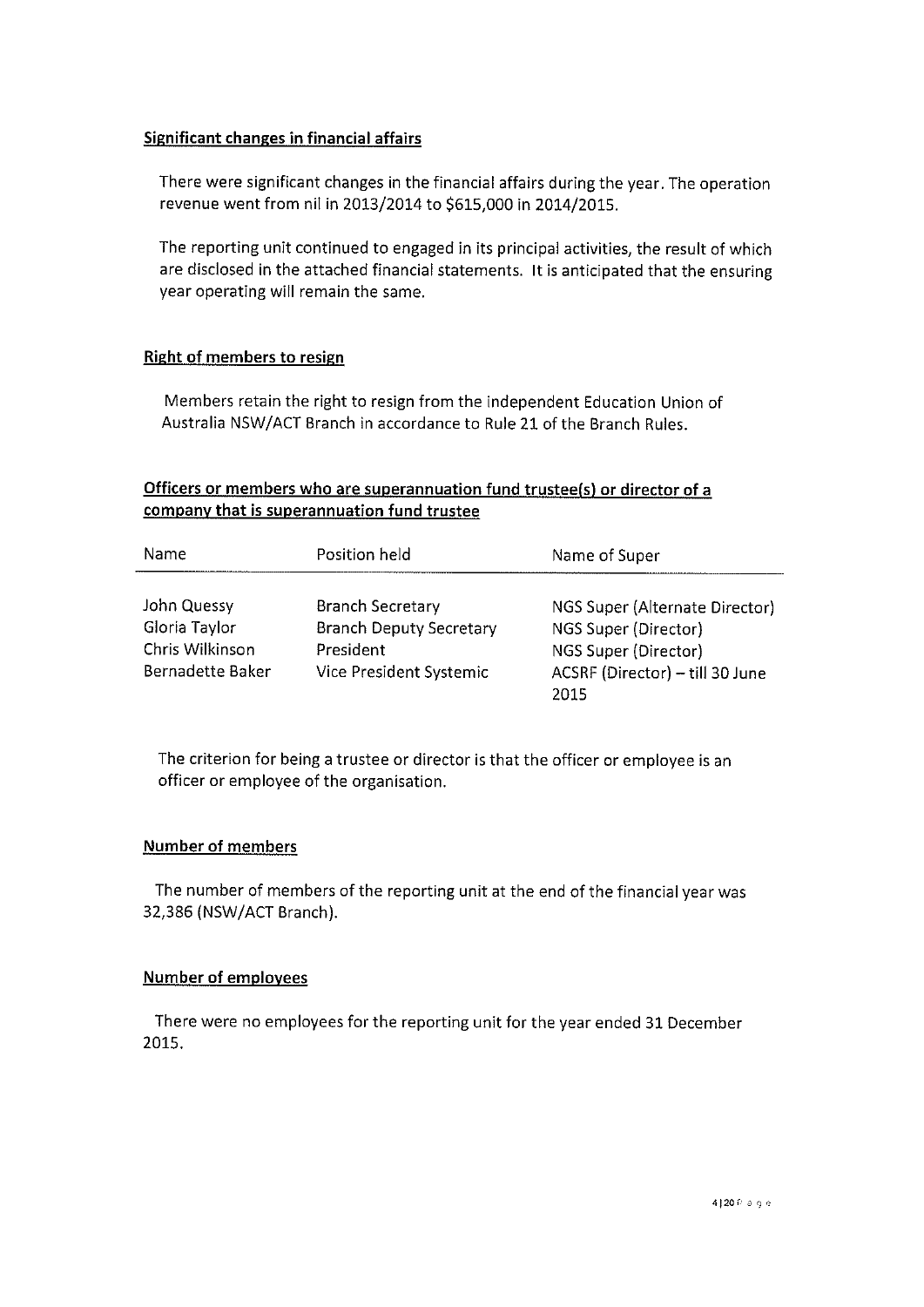### Names of Committee of Management Members and period positions held during the financial year

The committee members have been in office since the start of the reporting period unless otherwise stated.

| Name                  | <b>Position Held</b>                    |
|-----------------------|-----------------------------------------|
|                       |                                         |
| John Quessy           | Branch Secretary                        |
| Gloria Taylor         | <b>Branch Deputy Secretary</b>          |
| <b>Carol Matthews</b> | <b>Branch Assistant Secretary</b>       |
| Mark Northam          | <b>Branch Assistant Secretary</b>       |
| Chris Wilkinson       | President                               |
| Louise Glase          | Vice President Non-Systemic             |
| Bernadette Baker      | Vice President Systemic                 |
| Gabrielle Connell     | Vice President Early Childhood Services |
| Carolyn Collins       | Vice President Support Staff            |
| Leah Godfrey          | Vice President ACT                      |
| Marie MacTavish       | <b>Financial Officer</b>                |
| Peter Moore           | <b>Financial Officer</b>                |
| Marty Fitzpatrick     | <b>General Executive Member</b>         |
| Michael Hagan         | <b>General Executive Member</b>         |
| Ralph Hunt            | <b>General Executive Member</b>         |
| Denise McHugh         | <b>General Executive Member</b>         |
| Patricia Murnane      | <b>General Executive Member</b>         |
| Patrick Devery        | <b>General Executive Member</b>         |
| John O'Neill          | <b>General Executive Member</b>         |
| Ann Rogers            | <b>General Executive Member</b>         |
| James Jenkins - Flint | <b>General Executive Member</b>         |
| Tina Ruello           | <b>General Executive Member</b>         |
|                       |                                         |

John of

JØHN ØUESSY Branch Secretary Date: 8<sup>th</sup> April 2016

**GLORIA TAYLOR** a

Branch Deputy Secretary Date: 8<sup>th</sup> April 2016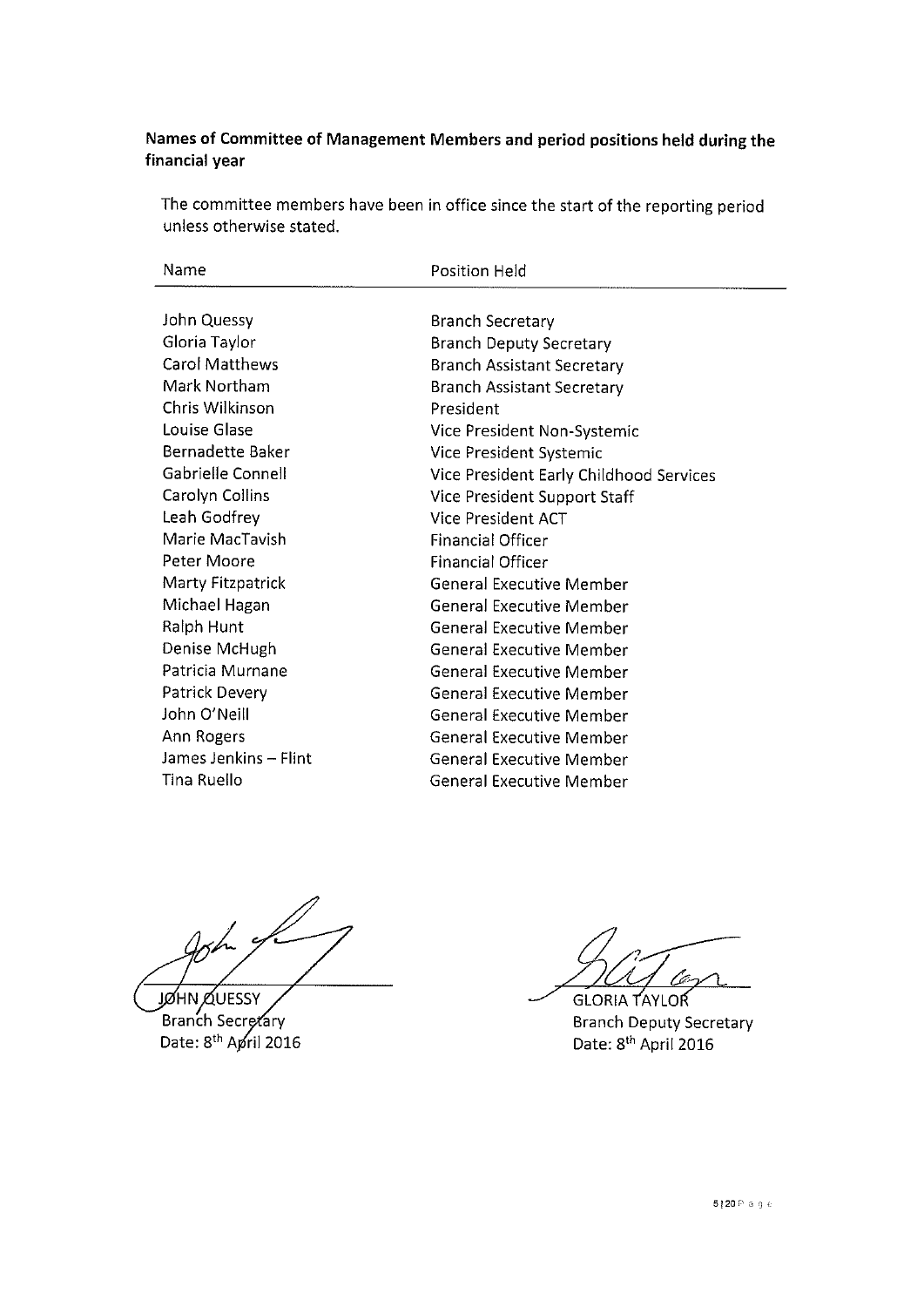# INDEPENDENT EDUCATION UNION OF AUSTRALIA NSW/ACT BRANCH

#### COMMITTEE OF MANAGEMENT STATEMENT for the period ended 31 December 2015

On the 8<sup>th</sup> April 2016 the Committee of Management of the Independent Education Union of Australia NSW/ACT Branch passed the following resolution in relation to the general purpose financial report (GPFR) for the year ended 31 December 2015:

The committee of Management declares that in its opinion:

- (a) the financial statements and notes comply with the Australian Accounting Standards;
- (b) the financial statements and notes comply with the reporting guidelines of the General Manager;
- (c) the financial statements and notes give a true and fair view of the financial performance, financial position and cash flows of the reporting unit for the financial Year to which they relate;
- (d) there are reasonable grounds to believe that the reporting unit will be able to pay its debts as and when they become due and payable; and
- (e) during the financial year to which the GPFR relates and since the end of that year:
	- (1) meetings of the committee of management were held in accordance with the rules of the organisation including the rules of a branch concerned; and
	- (ii) the financial affairs of the reporting unit have been managed in accordance with the rules of the organisation including the rules of a branch concerned; and
	- (iii) the financial records of the reporting unit have been kept and maintained in accordance with the Fair Work (Registered Organisations) Act 2009; and
	- (iv) where the organisation consists of two or more reporting units, the financial records of the reporting unit have been kept, as far as practicable, in a consistent manner with each of the other reporting units of the organisation; and
	- (v) where information has been sought in any request by a member of the reporting unit or General Manager duly made under section 272 of the Fair Work (Registered Organisations) Act 2009 has been provided to the member or General Manager; and
	- (vi) where any order for inspection of financial records has been made by the Fair Work Commission under section 273 of the Fair Work (Registered Organisations) Act 2009, there has been compliance.
- (f) no revenue has been derived from undertaking recovery of wages activity during the reporting period.

This declaration is made in accordance with a resolution of the Committee of Management.

JOHN QUE **Branch Secretary** 

Date: 8<sup>th</sup> April 2016

Pe-

GLORIA TAYLOR Branch Deputy Secretary Date: 8<sup>th</sup> April 2016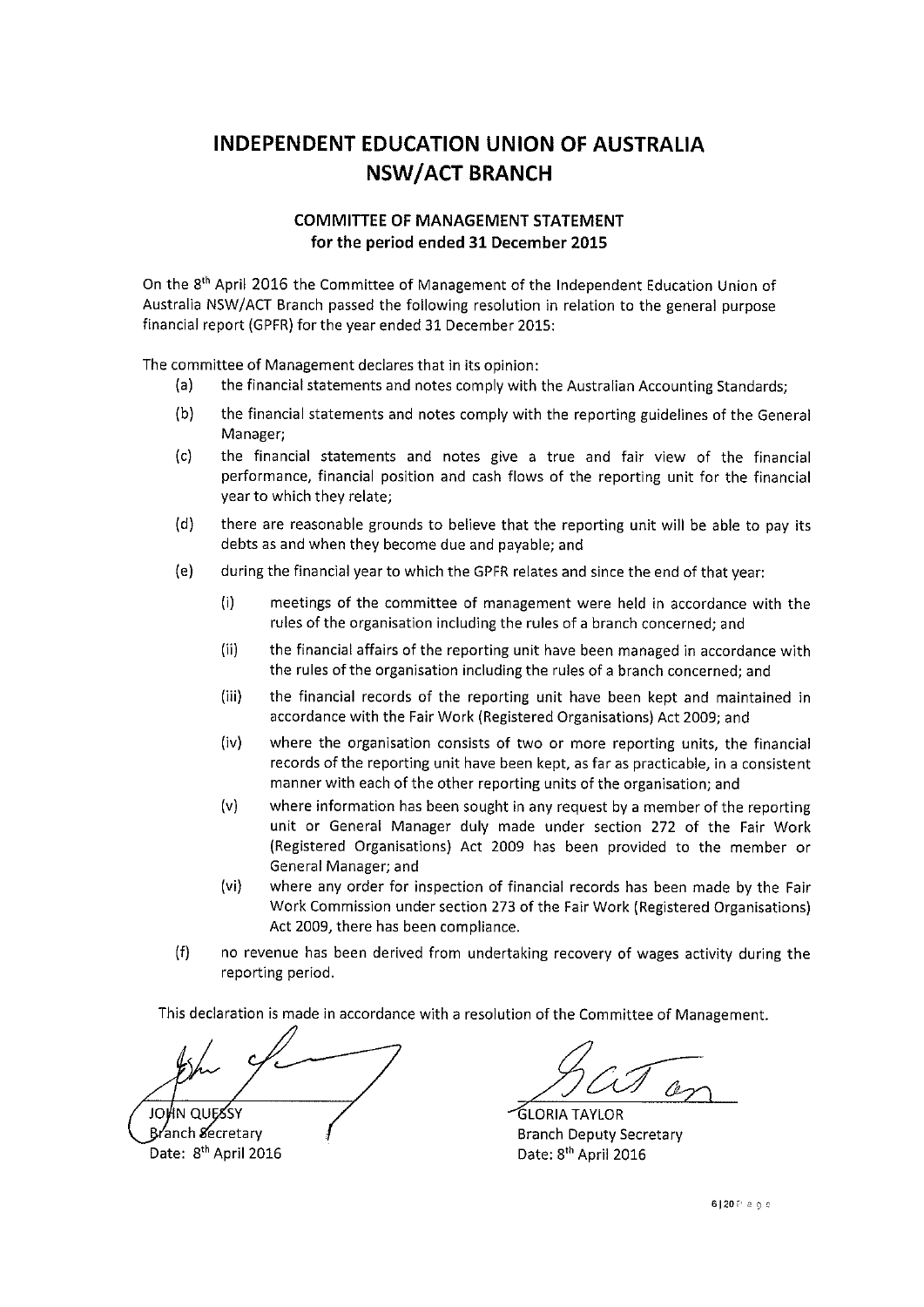#### NSW/ACT BRANCH

#### STATEMENT OF COMPREHENSIVE INCOME

FOR THE YEAR ENDED 31 DECEMBER 2015

|                                                                                               | <b>NOTES</b> | 2015<br>\$                        | 2014<br>\$ |
|-----------------------------------------------------------------------------------------------|--------------|-----------------------------------|------------|
| Income                                                                                        |              |                                   |            |
| Service fees received<br>Interest received                                                    | 3            | 615,764                           |            |
| <b>Total Income</b>                                                                           |              | 615,764                           |            |
| <b>Expenses</b>                                                                               |              |                                   |            |
| <b>Affiliations &amp; Capitation Fees</b><br><b>ACTU IR Levy</b><br>Audit and related charges | 4            | (556, 364)<br>(57,600)<br>(1,800) | (1,980)    |
| <b>Total Expenses</b>                                                                         |              | (615, 764)                        | (1,980)    |
| Profit (loss) for the year                                                                    |              |                                   | (1,980)    |
| Other comprehensive income                                                                    |              |                                   |            |
| Other comprehensive income                                                                    |              |                                   |            |
| Total comprehensive income for the year                                                       |              |                                   | (1,980)    |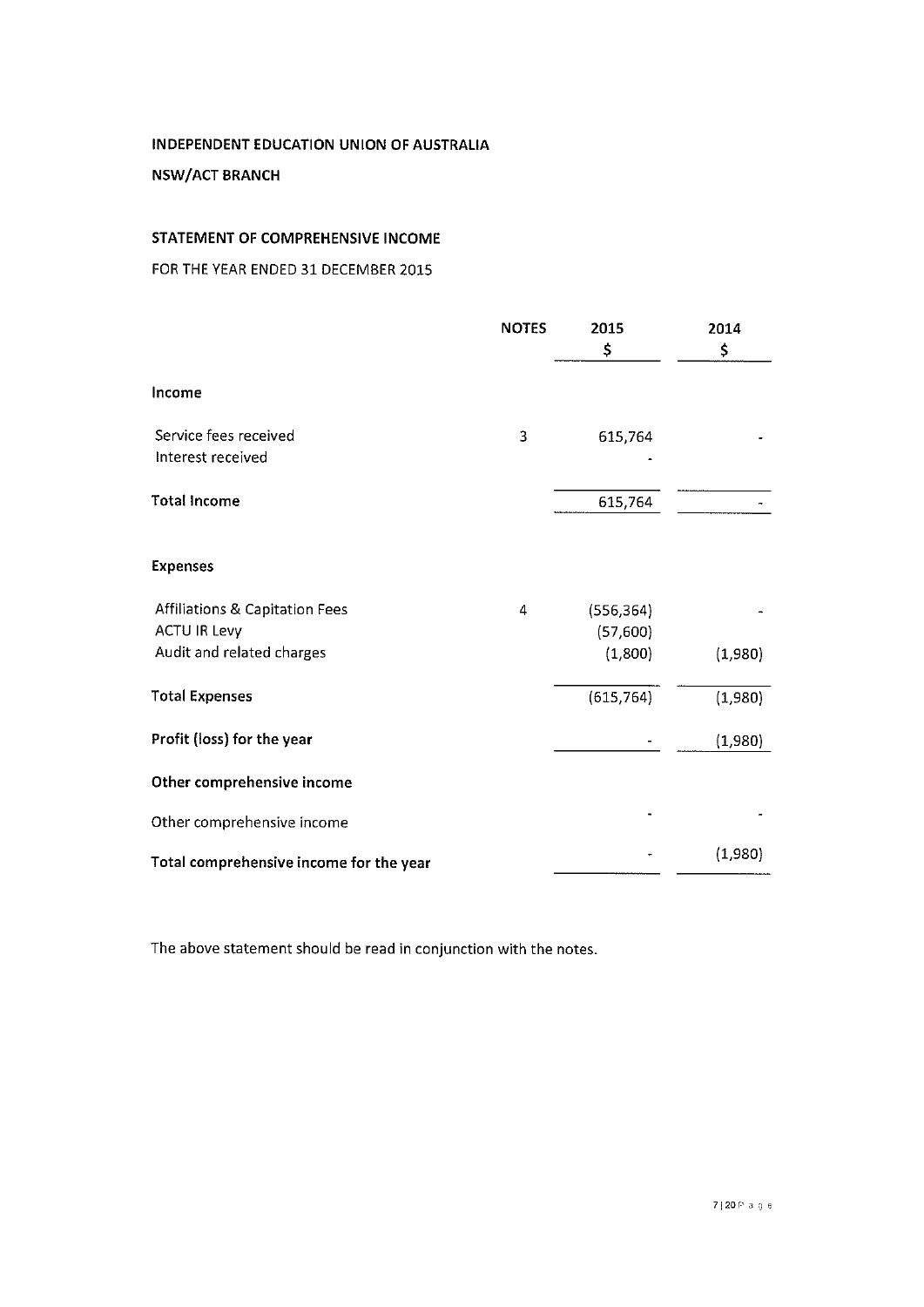NSW/ACT BRANCH

## STATEMENT OF FINANCIAL POSITION

As AT 31 DECEMBER 2015

|                                  | <b>NOTES</b> | 2015<br>\$ | 2014<br>\$ |
|----------------------------------|--------------|------------|------------|
| <b>ASSETS</b>                    |              |            |            |
| <b>Current Assets</b>            |              |            |            |
| Cash at bank<br>Others           | 5            | 11,142     | 11,142     |
| Total current assets             |              | 11,142     | 11,142     |
| Total non-financial assets       |              |            |            |
| <b>Total assets</b>              |              | 11,142     | 11,142     |
| <b>LIABILITIES</b>               |              |            |            |
| <b>Total current liabilities</b> | 6            |            |            |
| Total non-current liabilities    |              |            |            |
| <b>Total Liabilities</b>         |              |            |            |
| Net assets                       |              | 11,142     | 11,142     |
| <b>MEMBERS' FUNDS</b>            |              |            |            |
| Accumulated surplus              |              | 11,142     | 11,142     |
| <b>Total Members' Funds</b>      |              | 11,142     | 11,142     |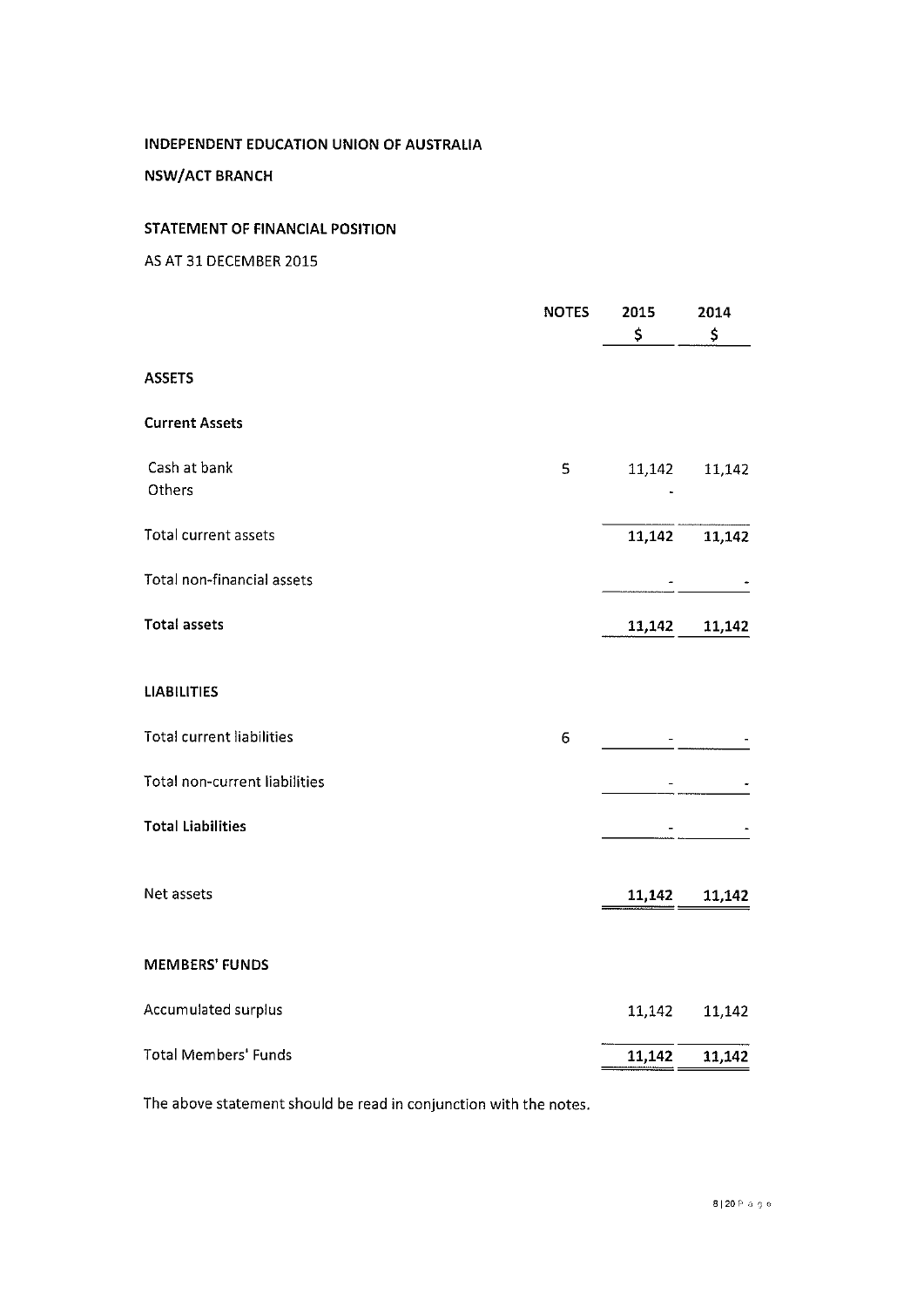#### NSW/ACT BRANCH

### STATEMENT OF CHANGES IN ACCCUMULATED FUNDS (LOSSES) FOR THE YEAR ENDED 31 DECEMBER 2015

|                                         | Accumulated<br>funds |
|-----------------------------------------|----------------------|
|                                         | \$                   |
| Balance as at 1 January 2015            | 13,122               |
| Total Comprehensive income for the year | (1,980)              |
| Balance as at 31 December 2015          | 11,142               |
| Total Comprehensive income for the year |                      |
| Balance as at 31 December 2015          | 11,142               |

 $\mathcal{A}^{\mathcal{A}}$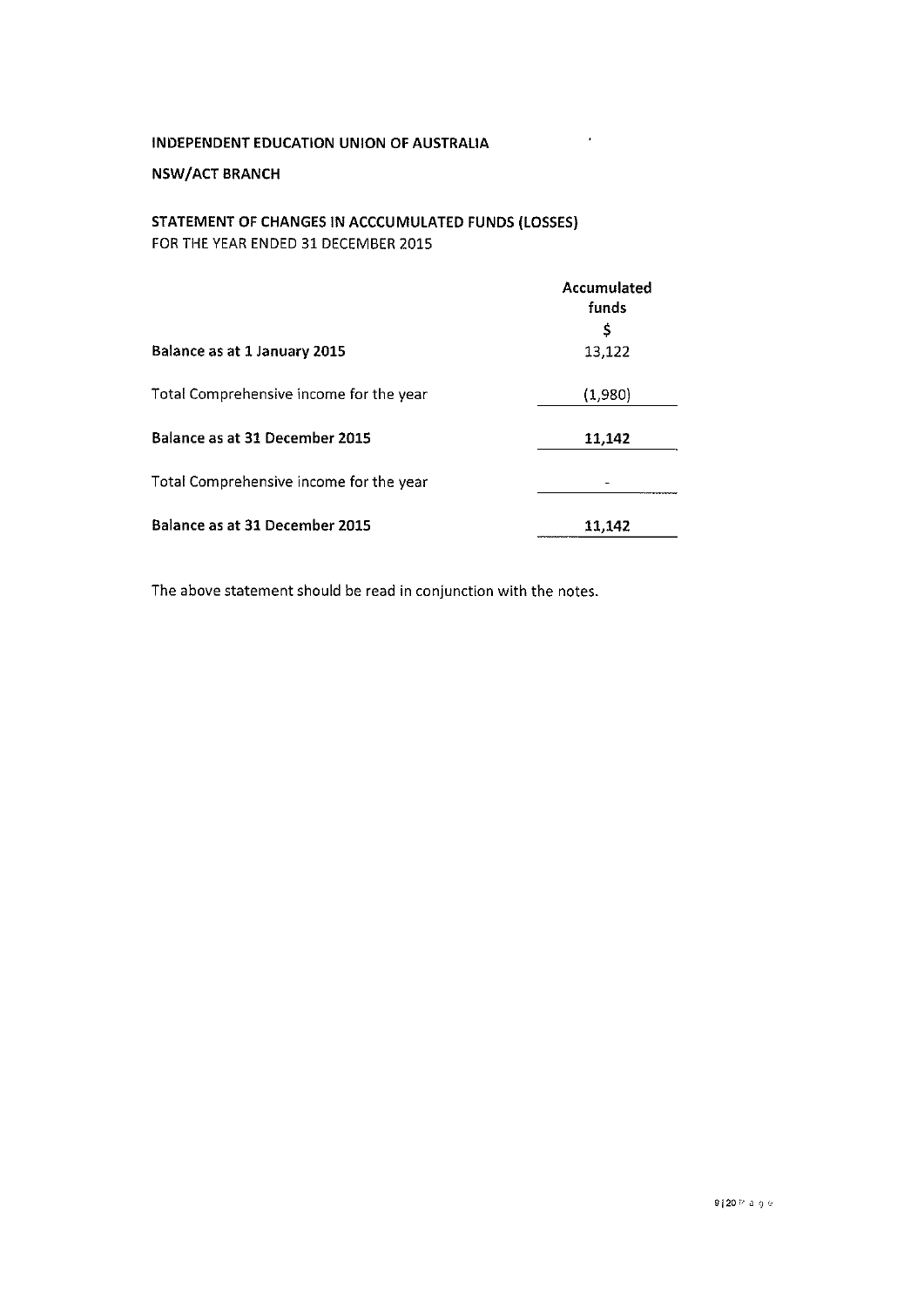#### NSW/ACT BRANCH

#### STATEMENT OF CASH FLOWS

FOR THE YEAR ENDED 31 DECEMBER 2015

|                                                                     | <b>NOTES</b> | 2015<br>\$ | 2014<br>\$ |
|---------------------------------------------------------------------|--------------|------------|------------|
| CASH FLOW FROM OPERATING ACTIVITIES                                 |              |            |            |
| Receipts from other reporting units                                 |              | 553,716    |            |
| Payment to other reporting units                                    |              | (553, 716) | (1,980)    |
| Net Cash provided by operating activities                           | 8b           |            | (1,980)    |
| NET INCREASE/(DECREASE) IN CASH HELD                                |              |            | (1,980)    |
| Cash & cash equivalents at the beginning of the<br>reporting period |              | 11,142     | 13,122     |
| Cash & cash equivalents at the end of the<br>reporting period       | 8a           | 11,142     | 11,142     |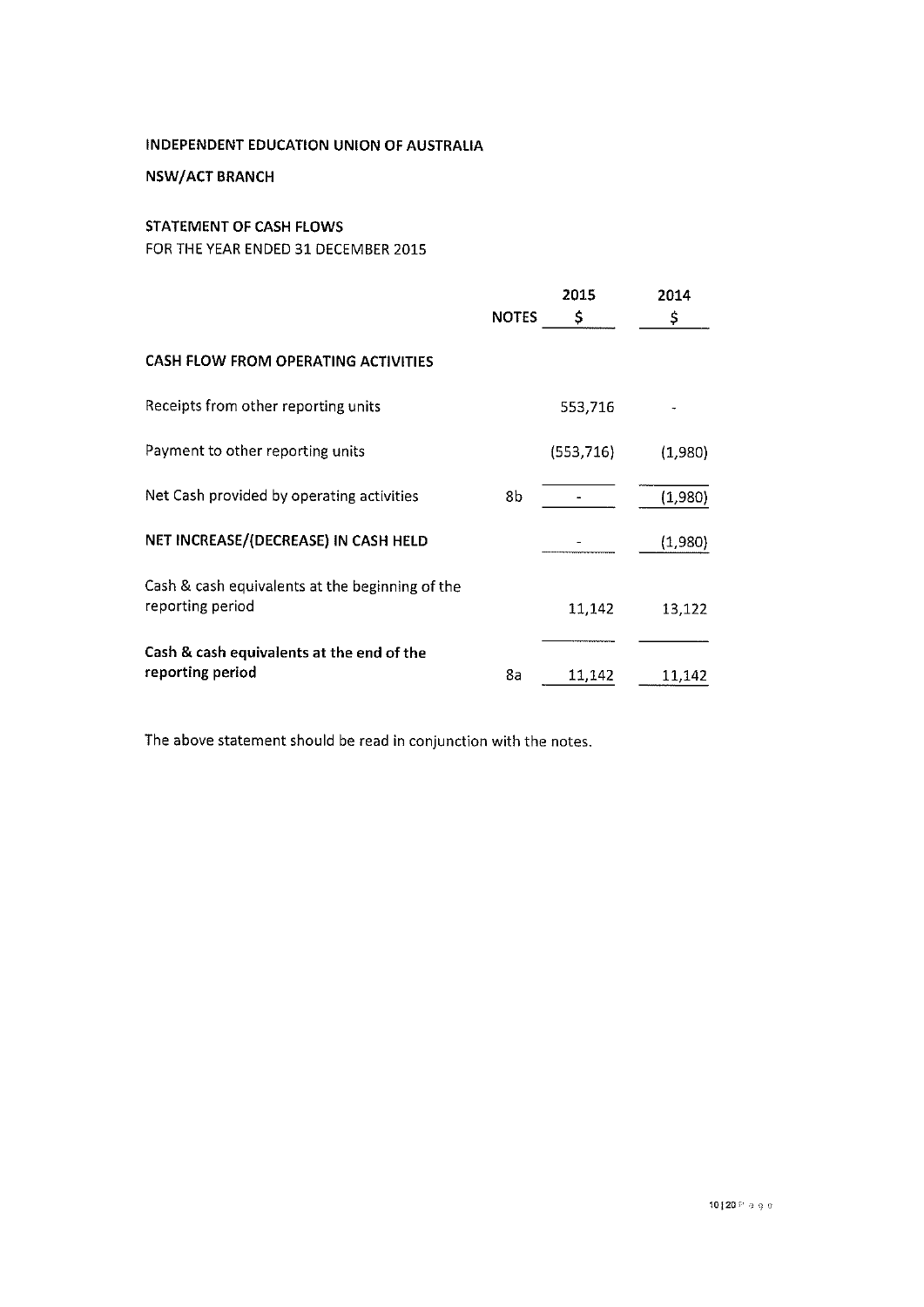## INDEPENDENT EDUCATION UNION OF AsuTRALiA NSW/ACT BRANCH

#### NOTES To THE FINANCIAL STATEMENTS

#### FOR THE YEAR ENDED 31 DECEMBER 2015

#### 1. STATEMENT OF ACCOUNTING POLICIES

#### 1.1 Basis of preparation of the financial statements

The financial statements are general purpose financial statements and have been prepared in accordance with Australian Accounting Standards and Interpretations issued by the Australian Accounting Standards Board (AASB) that apply for the reporting period and the Fair Work (Registered Organisation) Act 2009. For the purpose of preparing the general purpose financial statements, the Independent Education Union of Australia NSW/ACT Branch is a not-for-profit entity.

The financial statements have been prepared on an accrual basis and in accordance with the historical cost, except for certain assets and liabilities at measured at fair value, as explained in the accounting policies below. Historical cost generally based on the fair values of the consideration given in exchange for assets. Except where started, no allowance is made for the effect of changing prices on the results or the financial position. The financial statements are presented in Australian dollars.

#### Basis Comparative amounts 1.2

When required by Accounting Standards, comparative figures have been adjusted to conform to changes in presentation for the current financial year.

#### Significant accounting judgments and estimates 1.3

The following is a summary of the significant accounting policies adopted by the Independent Education Union of Australia NSW/ACT Branch in preparation of the accounts:

(a) Income from membership contribution is accounted for on an accrual basis and is recorded as revenue in the year to which it relates.

No contributions were received during the year.

- No provision for income tax is necessary as the Independent Education Union of Australia NSW/ACT Branch is exempt from income tax under section 50.1 of the Income Tax Assessment ACT 1997. (b)
- (c) Property, plant and equipment. Each class of property, plant and equipment is at cost carried less, where applicable, any accumulated depreciation and any impairment is value. The assets' residual values and useful lives are reviewed and adjusted, if appropriates, at each balance date.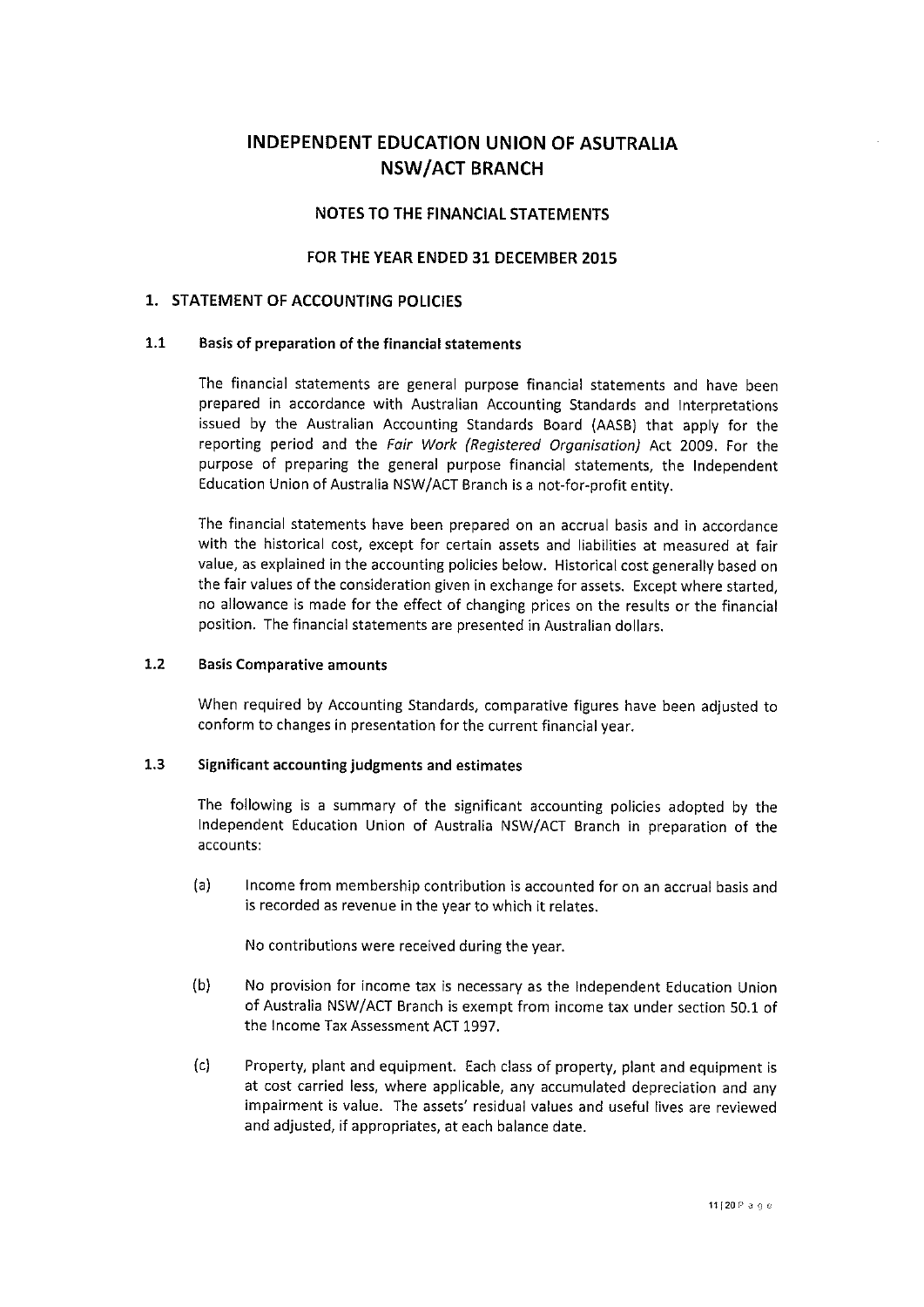The Branch has no property, plant or equipment during and at the end of the Year.

(d) Employee benefits. A liability is recognized for benefits accruing to employees in respect of wages and salaries, annual leave, long service leave and termination benefits when it is probable that settlement will be required and they are capable of being measured reliably.

There were no employees during the year.

(e) Capitation fees. These fees are recognised on an accruals basis, and recorded as an expense in the year to which they relate.

There were no employees during the year.

#### 1.4 New Australian Accounting Standards

(a) Adoption of New Australian Accounting Standard requirements.

No accounting standard has been adopted earlier than the application date stated in the standard,

The accounting policies adopted are consistent with those of the previous financial Year except for the following standards, which have been adopted for the first time this financial year:

AASB 10 Consolidated Financial Statements redefines the concept of control. AAS8 10 replaces the consolidation requirements of SIC-12 Consolidation-Special Purpose Entities and AASB 127 Consolidated and Separate Financial Statements and is effective for not-for-profit entities with annual periods beginning on or after I January 2014. This Standard did not have an impact on the Union. .

AASB 11 Joint Arrongements sets out a new framework for the accounting for joint ventures, including removal of the option to use proportionate consolidation. The adoption of this Standard did not have an impact on the Union. .

AASB 12 Disclosures of Interests in Other Entities is a disclosure standard that includes all of the disclosure requirements for subsidiaries, joint arrangements, associates and consolidated and unconsolidated structured entities, . The adoption of this Standard did not have an impact on the Union. .

(b) Future Australian Accounting Standards Requirements

At the date of authorisation of the financial statements, the Standards and Interpretations listed below were in issue but not yet effective.

| Standard/Interpretation | <b>Effective for annual</b> | <b>Expected to be</b> |
|-------------------------|-----------------------------|-----------------------|
|                         | reporting periods           | initially applied     |
|                         | beginning on or             | in the financial      |
|                         | after                       | vear ending           |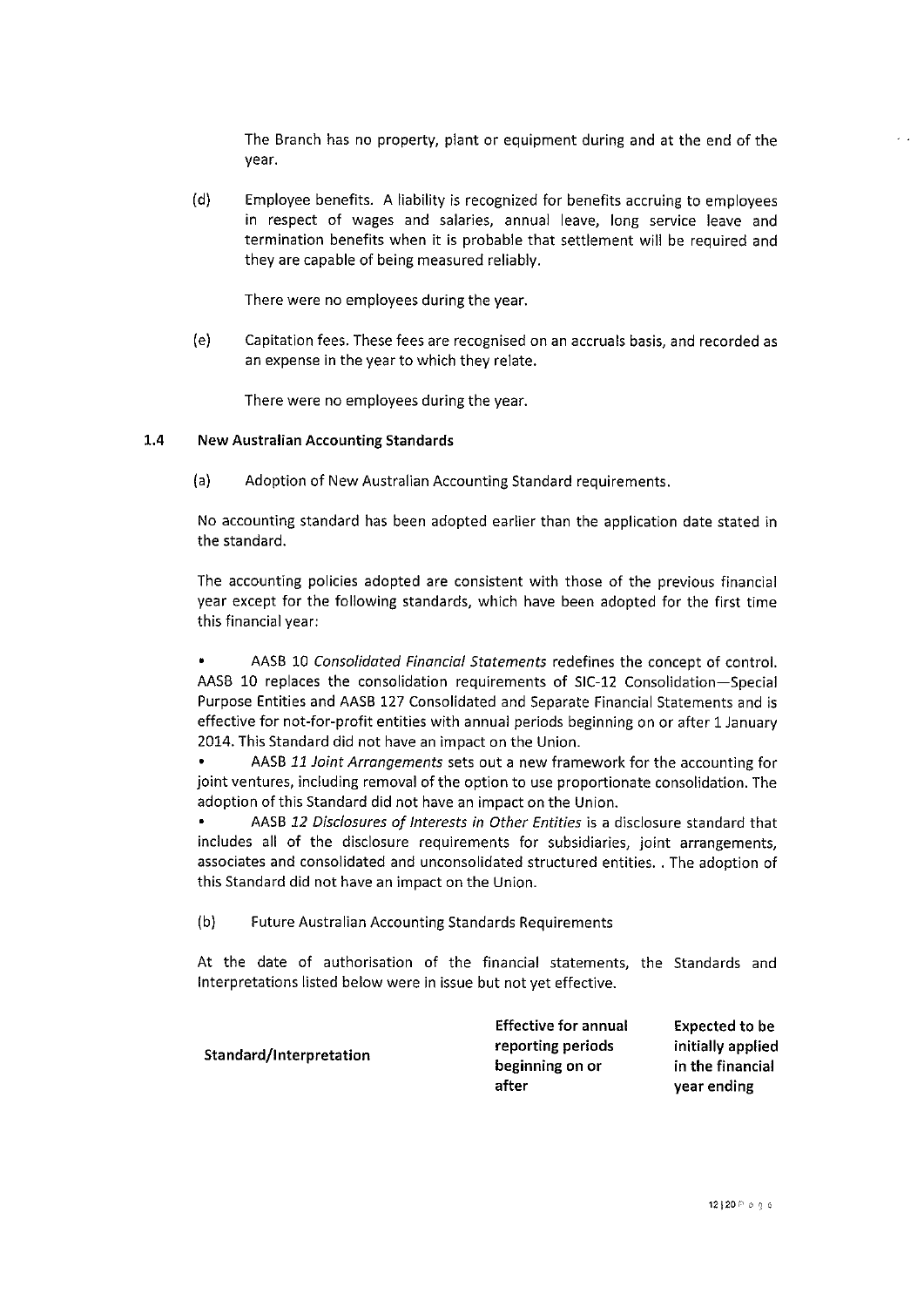| AASB 2014-1 'Amendments to Australian<br>Accounting Standards' - Part D:<br>'Consequential Amendments arising from<br>AASB 14'                                 | 1 January 2016 | 30 June 2017 |
|----------------------------------------------------------------------------------------------------------------------------------------------------------------|----------------|--------------|
| AASB 2014-1 'Amendments to Australian<br>Accounting Standards' - Part E: 'Financial<br>Instruments'                                                            | 1 January 2015 | 30 June 2016 |
| AASB 14 'Regulatory Deferral Accounts'<br>AASB 2014-3 'Amendments to Australian<br>Accounting Standards - Accounting for<br>Acquisitions of Interests in Joint | 1 January 2016 | 30 June 2017 |
| Operations<br>AASB 2014-4 'Amendments to Australian<br>Accounting Standards - Clarification of<br>Acceptable Methods of Depreciation and                       | 1 January 2016 | 30 June 2017 |
| Amortisation'                                                                                                                                                  | 1 January 2016 | 30 June 2017 |

#### 2. Section 272 Fair Work (Registered Organisations) Act 2009

In accordance with the requirements of the Fair Work (Registered Organisations) Act 2009, the attention of members is drawn to the provisions of subsections (1) to (3) of section 272, which reads as follows:

Information to be provided to members or the General Manager of Fair Work Australia:

- (1) A member of a reporting unit, or the General Manager of Fair Work Australia, may apply to the reporting unit for specified prescribed information in relation to the reporting unit to be made available to the person making the application.
- (2) The application must be in writing and must specify the period within which, and the manner in which, the information is to be made available. The period must not be less than 14 days after the application is given to the reporting unit.
- (3) A reporting unit must comply with an application made under subsection (1).

#### 3. INCOME

None of the following activities occurred during the reporting period:

- a) Entrance fees or periodic subscriptions in respect of membership of the Organisation.
- b) Capitation fee received.
- c) Compulsory levies raised from members.
- d) Donations or grants received.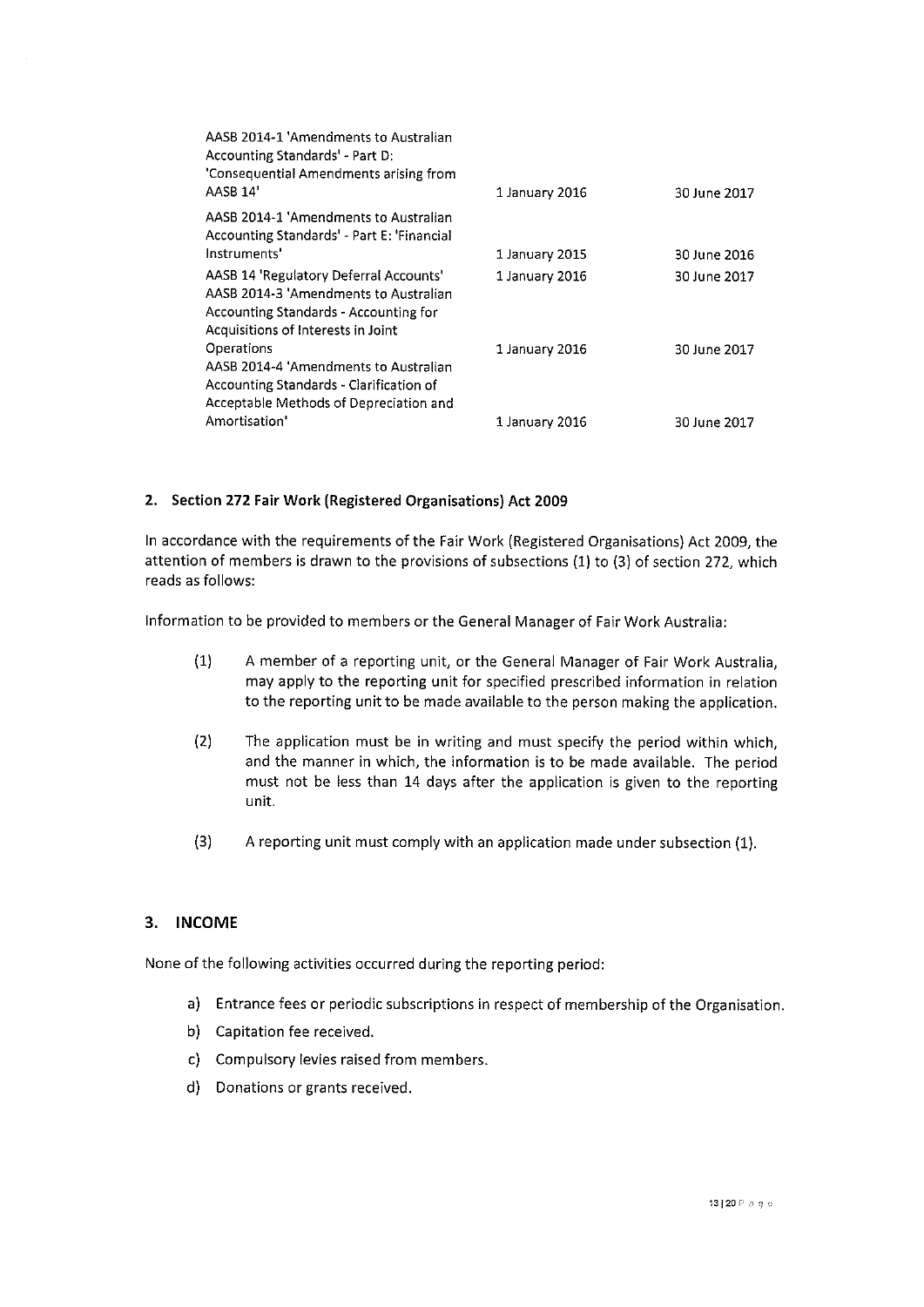#### 3.1 SERVICES FEE

|                                     | 2015<br>\$ | 2014<br>\$ |
|-------------------------------------|------------|------------|
| Service fees received - NSW/ACT IEU | 615,764    |            |
|                                     | 615,764    |            |
| <b>3.2 INTEREST INCOME</b>          | 2015<br>\$ | 2014<br>\$ |
| Interest received                   |            |            |
|                                     |            |            |

#### 4, EXPENSES

None of the following activities occurred during the reporting period:

- a) Employee related expenses as there were no employees,
- b) Grants or donations paid.
- c) Fees or allowances paid to persons in respect of their attendance as representatives of the reporting unit at conferences or other meetings.
- d) Expenses incurred in connection with holding of any meeting.
- e) Legal costs or other expenses related to litigation or other legal matters.
- f) Penalties imposed by any statutory body with respect to conduct of the reporting unit.

#### 4.1 AFFILIATION & CAPITATION FEES

|                               | 2015<br>\$ | 2014<br>\$ |
|-------------------------------|------------|------------|
| Affiliation & Capitation fees | 556,364    | ٠          |
|                               | 556,364    | -          |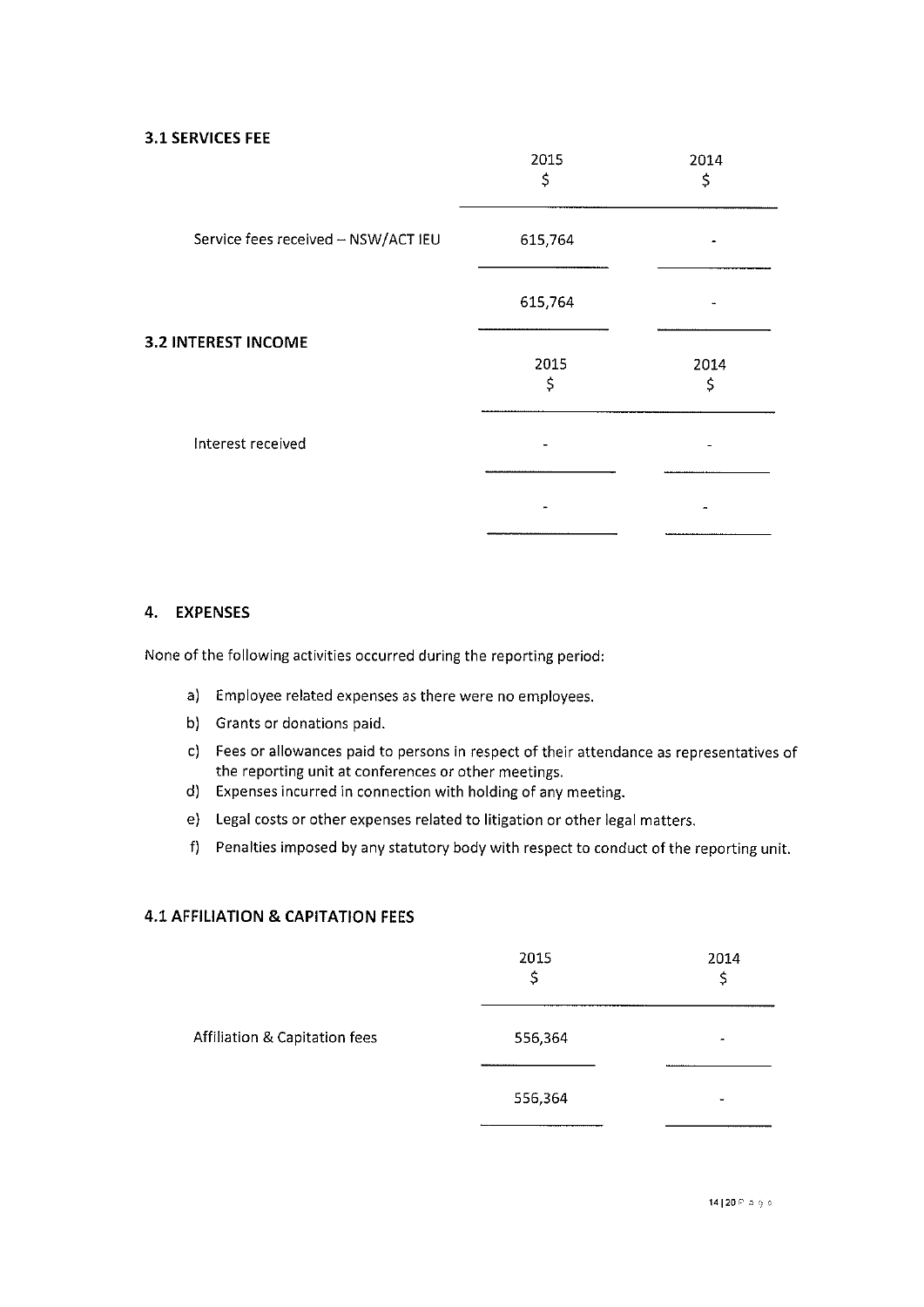4.2 ACTU IR LEW

|                                      | 2015<br>\$ | 2014<br>\$ |
|--------------------------------------|------------|------------|
| <b>ACTU IR Levy</b>                  | 57,600     |            |
|                                      | 57,600     |            |
| <b>4.3 AUDIT AND RELATED CHARGES</b> |            |            |
|                                      | 2015<br>\$ | 2014<br>\$ |
| Auditor's fee                        | 1,800      | 1,980      |
|                                      | 1,800      | 1,980      |
| 5. CURRENT ASSETS                    |            |            |
| 5.1 CASH AT BANK                     |            |            |
|                                      | 2015<br>\$ | 2014<br>\$ |
| Westpac cheque account               | 11,142     | 11,142     |
|                                      | 11,142     | 11,142     |
| 5.2 Others                           |            |            |
|                                      | 2015<br>\$ | 2014<br>\$ |
| <b>GST Adjustment</b>                |            |            |
|                                      |            |            |

 $\label{eq:2.1} \frac{1}{\sqrt{2}}\int_{0}^{\infty}\frac{1}{\sqrt{2}}\left(\frac{1}{\sqrt{2}}\right)^{2}d\mu\int_{0}^{\infty}\frac{1}{\sqrt{2}}\left(\frac{1}{\sqrt{2}}\right)^{2}d\mu\int_{0}^{\infty}\frac{1}{\sqrt{2}}\left(\frac{1}{\sqrt{2}}\right)^{2}d\mu\int_{0}^{\infty}\frac{1}{\sqrt{2}}\left(\frac{1}{\sqrt{2}}\right)^{2}d\mu\int_{0}^{\infty}\frac{1}{\sqrt{2}}\left(\frac{1}{\sqrt{2}}\right)^{2}d\mu\$ 

 $15120$  P angles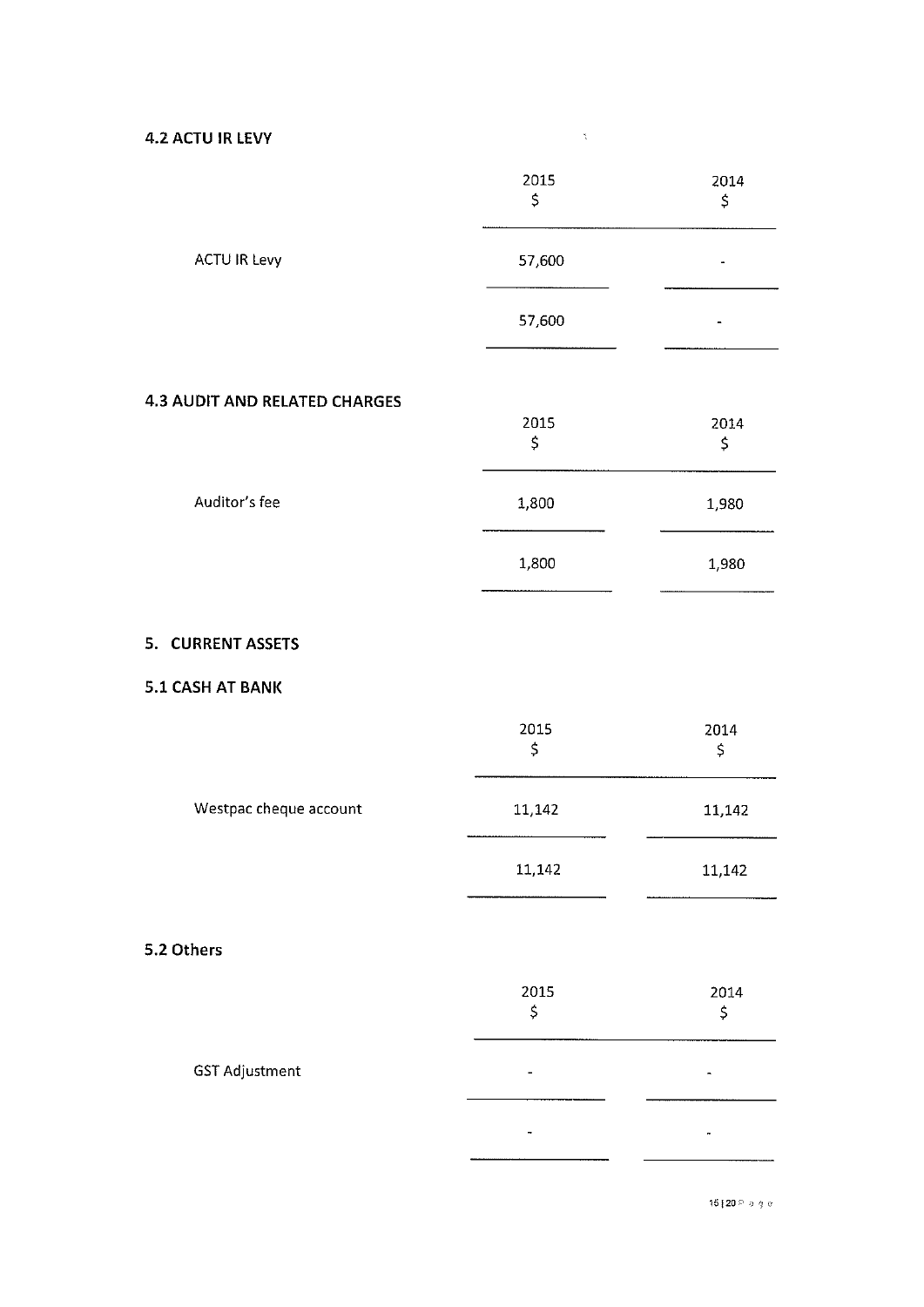#### 5.3 FINANCIALINSTRUMENTS

a) Interest rate risk

The Branch exposure to interest rate risk, which is the risk that a financial instrument's value will fluctuate as a result of changes in market interest rates.

The Branch does not have any material interest risk exposure to any assets and liabilities under financial instruments entered into by the Branch.

b) Credit risk

The maximum exposure to credit risk, excluding the value of any collateral or other security, at balance date to recognized financial assets is the carrying amount of those assets, net of any provisions for doubtful debts, as disclosed in the Balance Sheet and Notes to the financial reports.

The Branch does not have any material credit risk exposure to any single debtor or group of debtors under financial instruments entered into by the Branch.

#### 5.4 ASSETS AND LIABILITIES ACQUISITIONS

There were no acquisition of assets or liabilities during the year as there were no business combination or

- a) any amalgamation under Part 2 of Chapter 3, of the Fair Work (Registered Organisations ) Act 2009; or
- a restructure of branches of the organization; or b)
- a determination by the General Manager under subsection 245 (1) of the Fair Work (Registered Organisations) Act 2009 of an alternative reporting structure for the organisation; or c)
- a revocation by the General Manager under subsection 249 (1) of the Fair Work (Registered Organisations) Act 2009 of a certificate issued to an organisation under subsection 245 (1), d)

#### 6. LIABILITIES

- a) There were no employee related liabilities during the year. The organisation has no employees.
- There were no payables in respect of legal costs or other expenses related to litigation or other legal matters. b)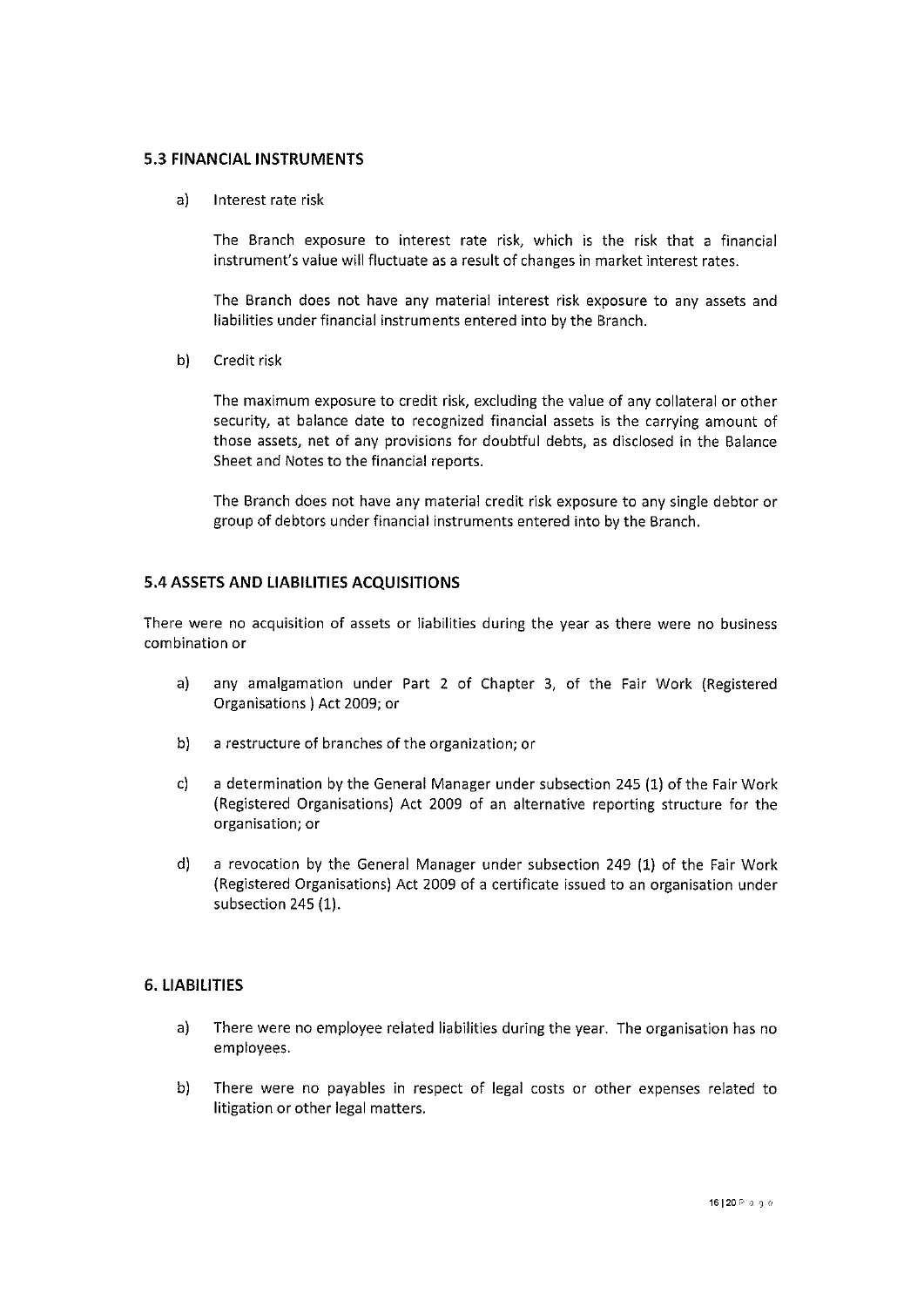#### 7. CHANGES IN EQUITY

There was no movement whether of transfers or withdrawals in the equity account during the year.

|    |                                                                                                                                            | 2015<br>\$ | 2014<br>\$ |
|----|--------------------------------------------------------------------------------------------------------------------------------------------|------------|------------|
|    | Opening balance 1 January 2015                                                                                                             | 11,142     | 13,122     |
|    | Deficit attributable to members                                                                                                            |            | (1,980)    |
|    | Closing balance at 31 December 2015                                                                                                        | 11,142     | 11,142     |
|    | 8. CASH FLOW INFORMATION                                                                                                                   |            |            |
|    |                                                                                                                                            | 2015<br>\$ | 2014<br>\$ |
| a) | Reconciliation of cash                                                                                                                     |            |            |
|    | Cash at the end of the financial year as shown<br>in the Statement of Cash Flow is reconciled to<br>the related items in the Balance Sheet |            |            |
|    | Cash at bank                                                                                                                               | 11,142     | 11,142     |
| b) | Reconciliation of cash flow from ordinary<br>activities                                                                                    |            |            |
|    | Surplus/(deficit) from ordinary activities                                                                                                 |            | (1,980)    |
|    | Cash flow from ordinary activities                                                                                                         |            | (1,980)    |

#### 9. RECOVERY OF WAGES ACTIVITY

There was no recovery of wages activity during the Year as the organisation has no employees,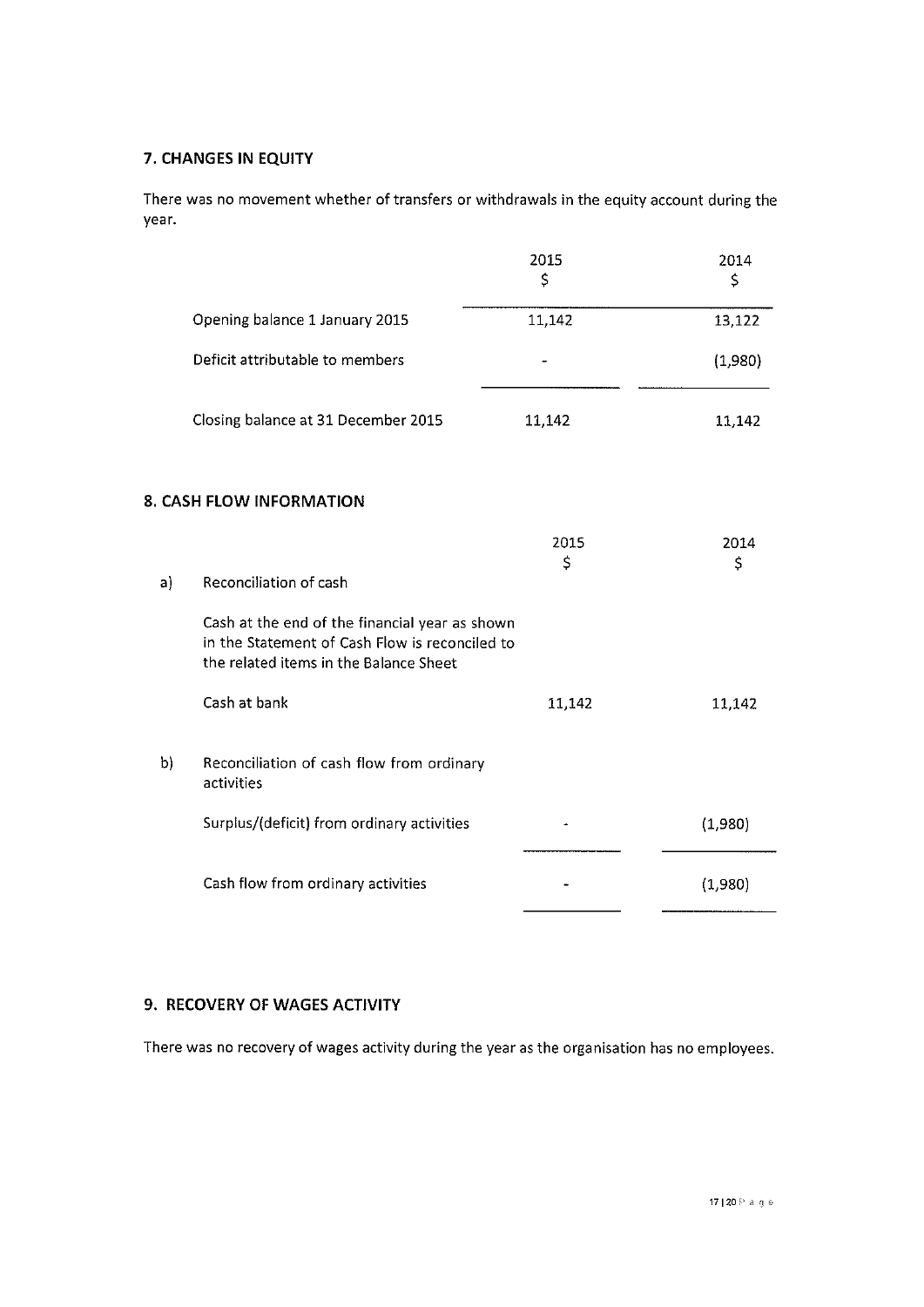#### 10. SUBSEQUENT EVENTS

There were no events that occurred after 31 December 2015, or prior to the signing of the financial statements, that would affect the ongoing structure and financial activities of Independent Education Union of Australia NSW/ACT Branch.

The IEUA has members in non government education institutions in every state and territory. In order to organise and serve the industrial and professional rights of the members, from  $1<sup>st</sup>$ July 2016, members of the Independent Education Union NSW/ACT Branch will be members of the Independent Education Union of Australia NSW/ACT Branch. The result of the changes will increase the importance of federal council as a governing body.

#### 11. GOING CONCERN

The management has used the going concern basis of accounting in the preparation of the financial statements.

Independent Education Union of Australia NSW/ACT Branch is not reliant on any financial support from any unit for its ability to continue as a going concern. However, all its services are carried out by the New South Wales Independent Education Union as and when required,

Independent Education Union of Australia NSW/ACT Branch has not provided or has it agreed to provide any financial support to ensure any other reporting unit the ability to continue as a going concern.

#### 12. RELATED PARTY DISCLOSURES

Under Rule 7(f) of the Rules of the Independent Education Union of Australia, the New South Wales Independent Education Union is an Associated Body.

The officeholders received no 'non cash' benefits (2014: \$nil). No officeholder or officer of the Branch (this Year or last year) received any remuneration.

Pursuant to rules, the Committee of Management confirms that the following receipts occurred in relation to related parties and  $/$  or declared parties for the year ended 31 December 2015:

Party NSW/ACT IEU Type of Transaction Service fees

Amount \$ 615,764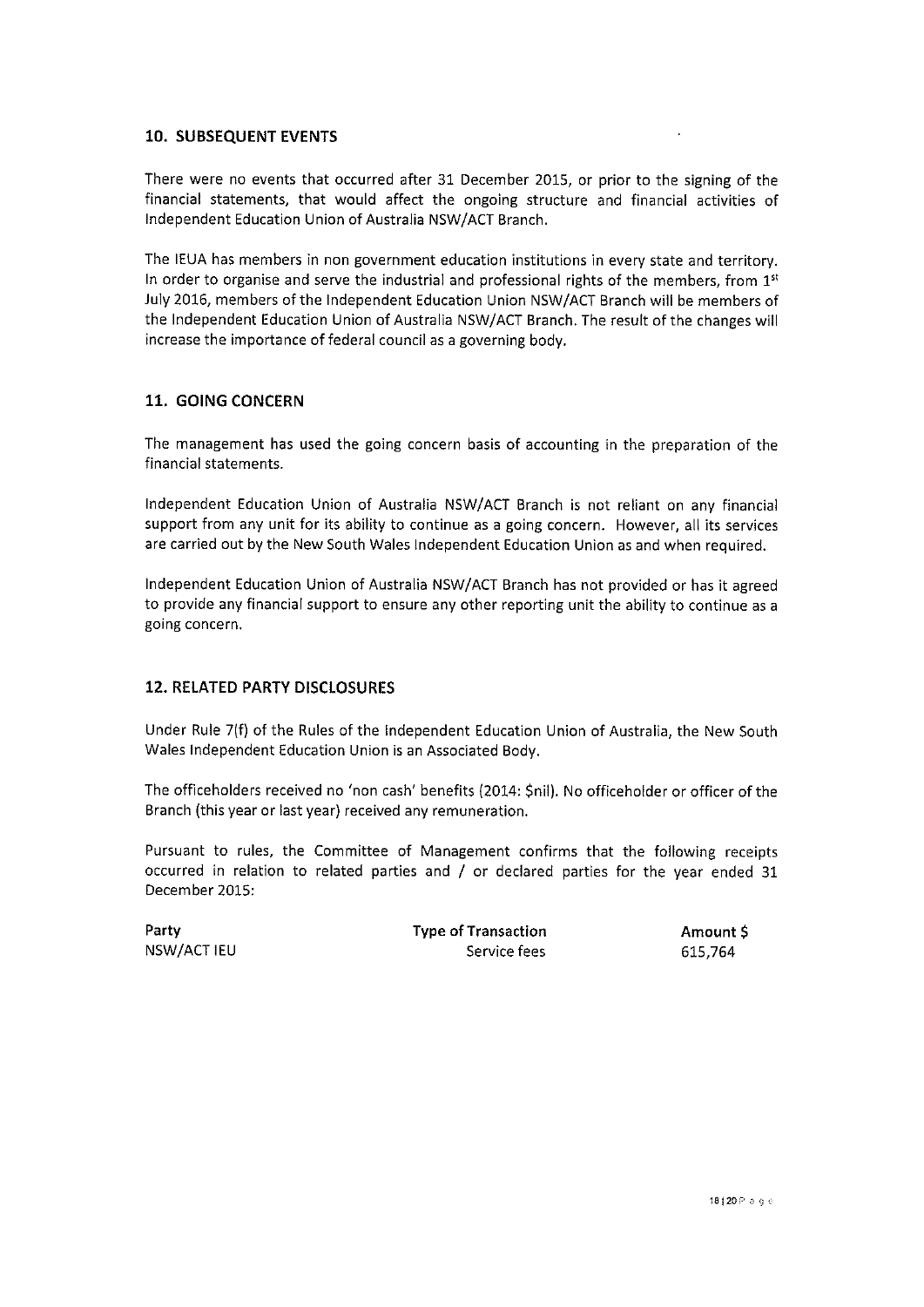## INDEPENDENT AUDITOR'S REPORT

To the members of Independent Education Union of Australia NSW/ACT Branch

#### Report on the Financial Report

We have audited the accompanying financial report of Independent Education Union of Australia NSW/ACT Branch which comprises the Statement of Comprehensive Income, Statement of Financial Position, Statement of Changes in Equity and Statement of Cash Flows, accompanying notes to these financial statements and the Committee of Management Statement for the year ended 31 December 2015.

#### Responsibility for the Financial Report

The Committee of Management and the General Secretary of the Independent Education Union of Australia NSW/ACT Branch are responsible for the preparation and fair presentation of the financial reports in accordance with Australian Accounting Standards (including the Australian Accounting Interpretations) and the Fair Work (Registered Organisations) Act 2009 and other mandatory financial reporting requirements in Australia.

This responsibility includes establishing and maintaining internal controls relevant to the preparation and fair presentation of the financial report that is free from material misstatement, whether due to fraud or error; selecting and applying appropriate accounting policies; and making accounting estimates that are reasonable in the circumstances.

#### Auditor's Responsibility

Our responsibility is to express an opinion on the financial report based on our audit. We conducted our audit in accordance with Australian Auditing Standards and with reference to the Fair Work (Registered Organisations) Act 2009. These Auditing Standards require that we comply with relevant ethical requirements relating to audit engagements and plan and perform the audit to obtain reasonable assurance whether the financial report is free from material misstatement.

An audit involves performing procedures to obtain audit evidence about the amounts and disclosures in the financial report. The procedures selected depend on the auditor's judgment, including the assessment of the risks of material misstatement of the financial statements, whether due to fraud or error. In making those risk assessment, the auditor considers internal control relevant to the entity's preparation and fair presentation of the financial statements in order to design audit procedures that are appropriate in the circumstances, but not for the purpose of expressing an opinion on the effectiveness of the entity's internal control.

An audit also includes evaluating the appropriateness of accounting policies used and the reasonableness of accounting estimates made by the Committee of Management and the General Secretary, as well as evaluating the overall presentation of the financial statements.

We believe that the audit evidence we have obtained is sufficient and appropriate to provide a basis for our audit opinion.